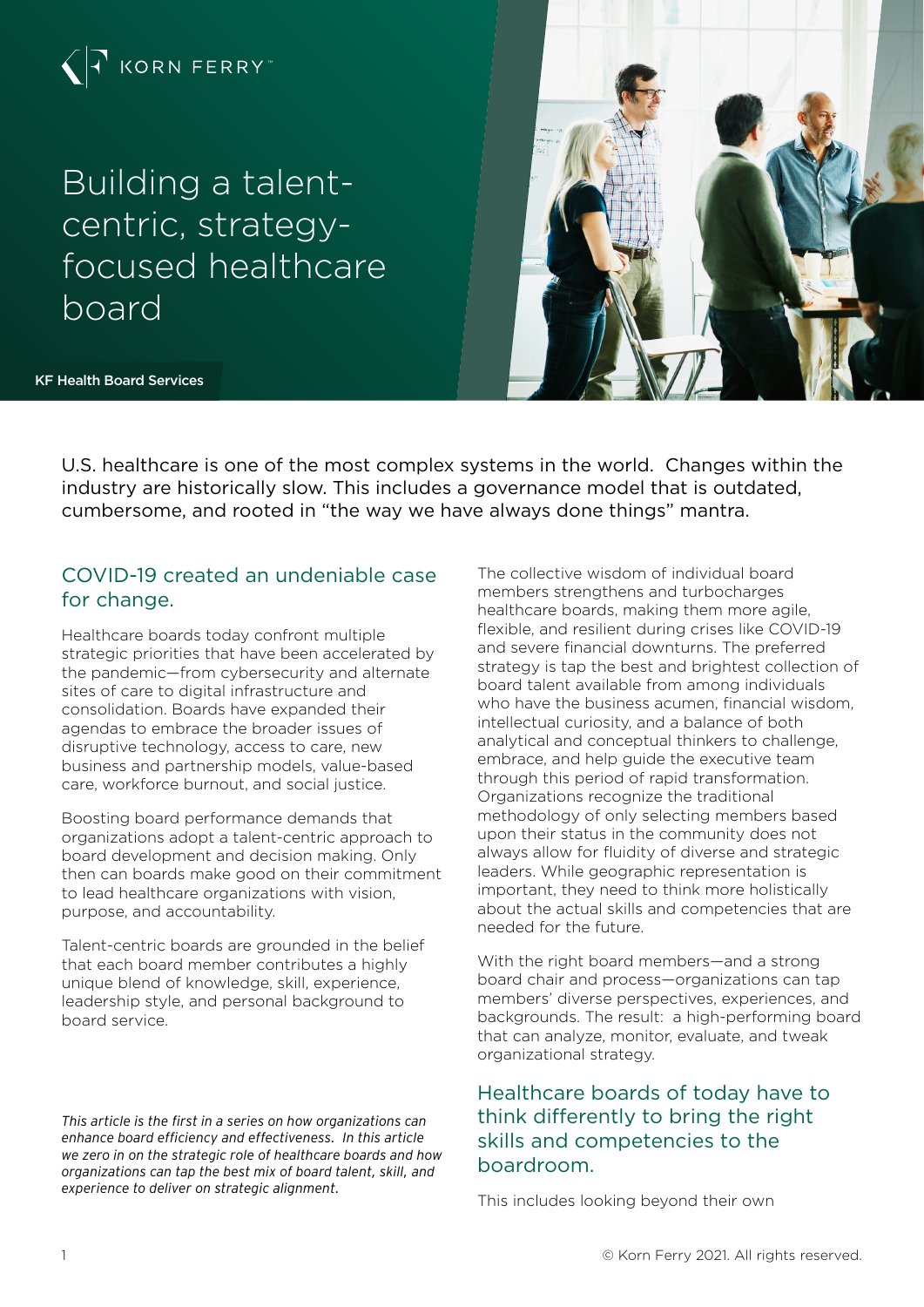

geographical boundaries, accommodating for external participation via technology versus requiring onsite participation only, determining if and how its members are compensated, and how their performance is assessed.

Strategy is everything. All too often, a flawed board process or weak board leader sends board members "into the weeds" on interesting but tactile activities versus focusing on long-term performance.

The bottom line: Boards work best when organizations give them the freedom and foundation to safeguard and drive strategic alignment.

### **A strategy-minded and focused healthcare board:**

- Concentrates on the right issues that drive the organization's mission, vision, policy, and values.
- $\blacksquare$  Functions with a shared sense of where the organization is headed and what needs to be done strategically to move the organization forward.
- Understands how and where the board can add value.
- Knows why, where, and how the organization and board interface and interact.

To track performance and hold management accountable, boards must compare where the organization is headed versus where it hopes to travel through its mission, vision, and values. Consider the decisions organizations face:

**Acquisitions and consolidation:** As more hospitals and health systems acquire facilities and practices, boards must track and evaluate how these decisions align with strategies related to growth, finances, care delivery, innovation, and community impact.

**Digital Transformation:** As organizations invest in technologies ranging from telemedicine and virtual reality to artificial intelligence (AI)-enabled medical devices and blockchain EHRs, boards must evaluate how these investments align with strategies connected to primary care, hospital at home, on-demand care, or personalized medicine.

**Stepping Back or Out:** As hospitals and health systems elect to downsize or discontinue unprofitable or under performing services, boards must guide the deliberations. The issue: How



would service cutbacks or enhancements affect care quality, access, and equity, community image, and finances?

The bottom line: high-performing boards connect the dots. They probe clinical, financial, and operational decisions for their impact on stakeholders and alignment with mission, vision, values, and strategy.

Asking and answering the toughest of questions calls for a board with the right blend of knowledge, skill, experience, and interpersonal savvy. Organizations want board members who can accelerate and upgrade the transformation process. They seek board competencies ranging from data analytics and consumer engagement to alliance building and investment know-how. And

# Analytical questions on board member agendas:

• What are the implications of this decision for providers, payers, suppliers, consumers, and business partners? How will it affect risk, regulation, compliance, and reimbursement?

- What results or outcomes will this decision generate over the next three-tofive years and on through 2030?
- How will a discrete decision or cluster of decisions help the organization fulfill mission, achieve vision, illuminate values, and address strategic imperatives?